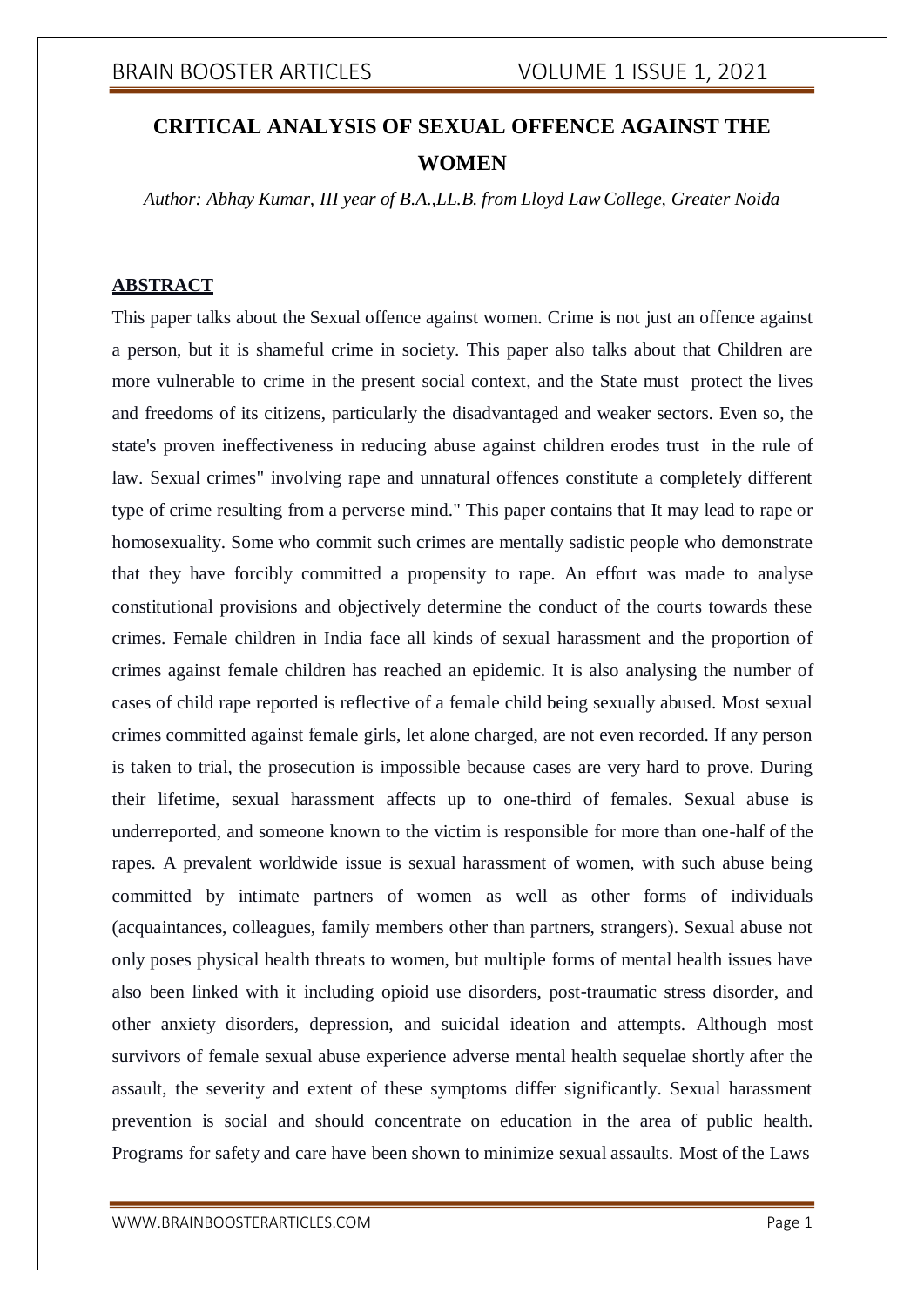entertaining the Cases of child abuse are also protected by the provisions of the legislation concerning sexual harassment against adult women. Several other forms of sexual harassment and violence that may harm children's bodies and minds are exempt from the legal concept of rape. Children, especially women, are the poorest among those who are oppressed and bear the brunt of the attack on the poor. Long-term mental and physical health issues may result in sexual harassment. This paper has some rules, regulations, and laws relating to a sexual offence. These rules, laws, and regulations especially contain the provisions and punishment of the sexual offence to the accused. In this paper, we found that some case analyses relating to a sexual offence. Finally, we have some suggestions and conclusions from this paper. **Keywords: -**Sexual offence, Mental illness, Women, Rape, Society, Law, Sex

### **INTRODUCTION**

The last few decades have seen an exponential increase in global standards and living standards. India's economy has also experienced tremendous growth. Even so, growth is not the same as development. This is a perennial point of contention... It is not always the case that growth and development are related. Economic growth can, in theory, contribute to social development, but this does not always happen. Crime against women is a global phenomenon. Despite all the development, women across the world are still victims of horrific crimes. Women's crime is a worldwide issue. Despite all of the progress, women continue to be victims of heinous crimes all over the world. Following the gang-rape case in Nirbhaya, violence against women became a major political problem in India. In a moving bus, a young girl was violently beaten and thrown to her death on the streets of Delhi. After that, the country had never seen such a clash of dimensions before.

#### **Impact of the study**

When people are properly invested in, social development happens. Low or minimum-wage workers are discriminated against in a developed society. There is no discrimination based on race or gender, and everyone feels protected and makes a healthy organizational culture.

Human rights are violated when violence is directed at women. This is the most significant impediment to empowering women. It is a crime that causes the woman physical and psychological damage. For any community, actual equality, growth, and security can be a major challenge. Cultural patterns focused on gender disparity, unequal social power systems, blind values and rituals, religious beliefs, customs, and media are primarily to blame for such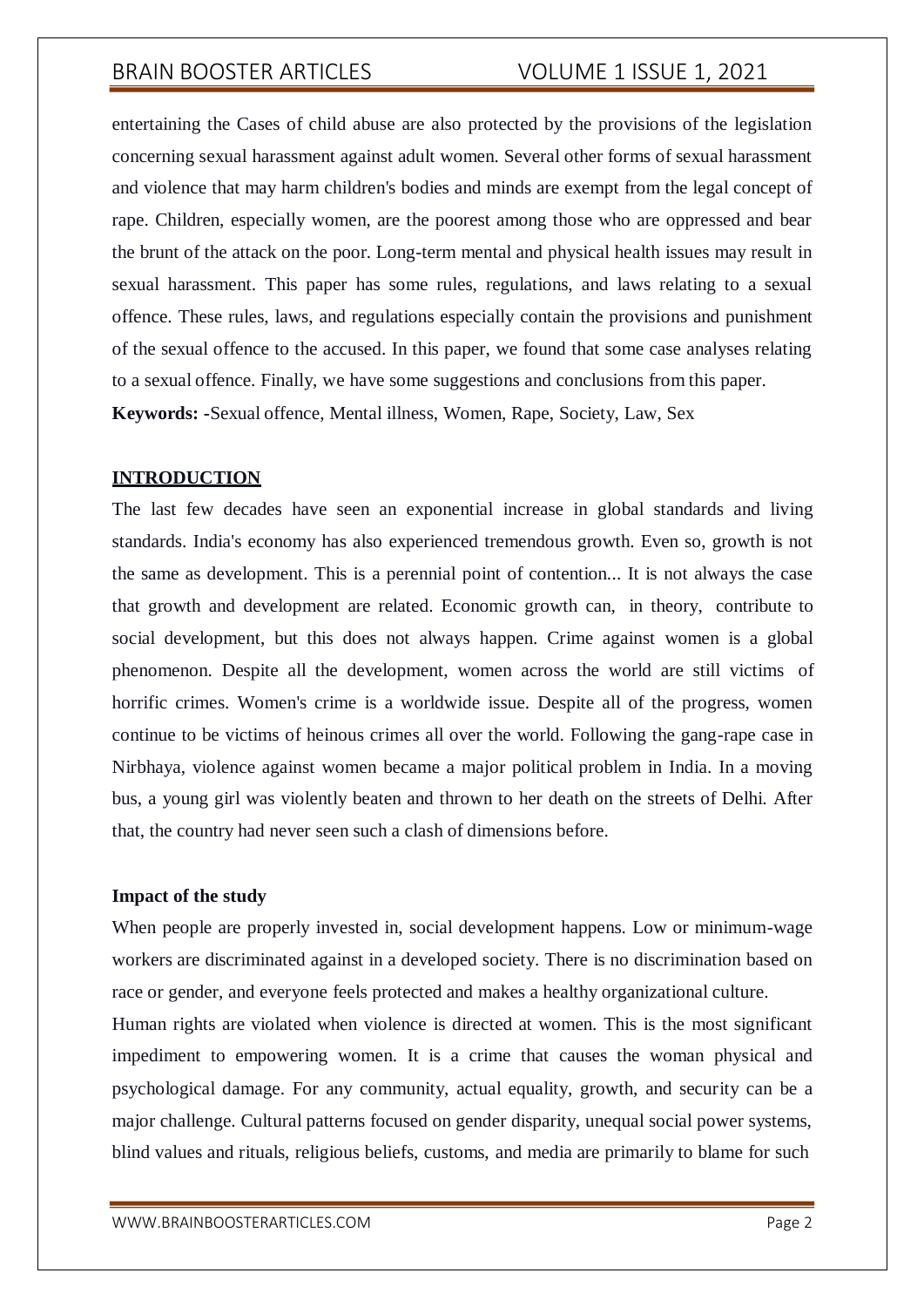crimes. 'Women who are less educated and have seen their mothers being abused cultivate a mentality of recognising violence as male privilege and women's subordinate status,' according to a key finding in the WHO's 2017 study on "Violence against Women." Such violent acts have a long-term and often irreversible detrimental effect on a woman's sexual, emotional, sexual, and reproductive health, according to the law. If she does not recover from the trauma caused by the attack, her life will become a living nightmare. And, although it is capable of improvement, it is not the same as it was previously. There are many obstacles to India's growth, but one of the most significant is the evil cultural tradition that has contributed to violence against women. According to a June 2018 report by "The Thomson Reuters," India is the world's most dangerous country for women. Even in Afghanistan and Syria, for example.

#### **The aim of this paper is to**

1. Gain a better understanding of domestic violence against women.

2. To obtain a better understanding of the situations in which domestic violence against women occurs.

3. To investigate the impact of such violence on the victim's life.

4. Investigating the legal protections available in India to victims of such crimes.

#### **Methodology**

The thesis is focused on secondary data and is based on a review of prior research and reports on similar topics.

#### **Scope**

The study's focus is limited to domestic violence against Indian women.

### **The hypothesis**

Due to a male-dominated society and community, the majority of Indian women are victims of domestic violence and sexual abuse.

#### **Meaning of crime against women**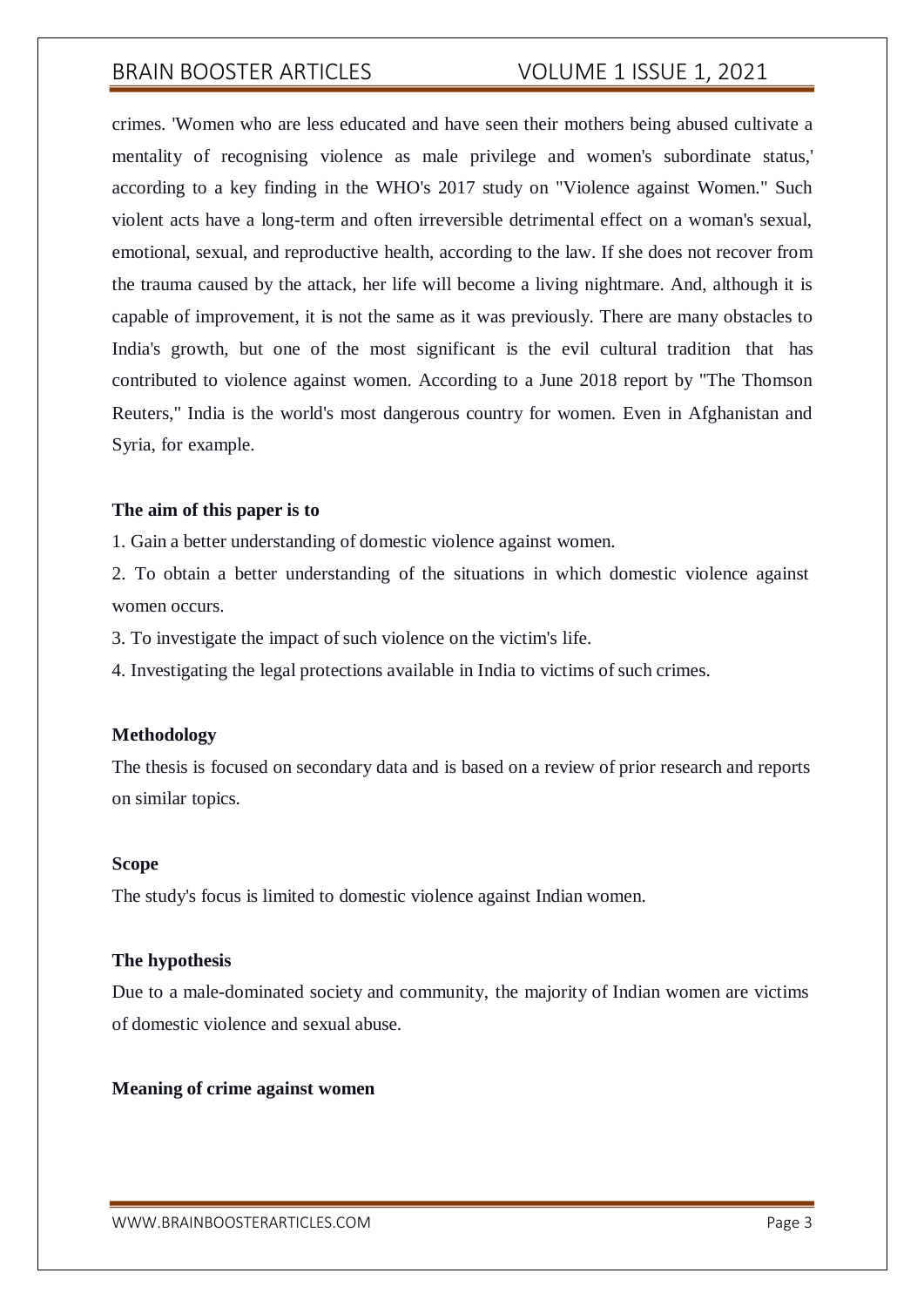Direct or indirect physical or mental cruelty to women is described as a crime<sup>1</sup>. Crimes against women are crimes that are clearly "directed against women" and of which "women are victims." Sex offences for financial gains, such as adultery, brothel seduction, wrongful incarceration, trafficking, and dowry extortion murders, are only a few examples of crimes against women. Exemption from dishonesty, criminal breathing, extortion, rape, and murder are all crimes involving women's property<sup>2</sup>.

### **Study review**

While all crimes are social evils, crimes against women are particularly concerning and serious. It demonstrates the deterioration of a delicate social structure. It portrays a society that is not only uninterested in its weaker members, but also patriarchal, inhuman, and sadistic toward them. In India, it is currently on the rise. If it is not investigated, a society where women are constantly afraid and in danger will emerge.

| <b>Crime</b> |                   | <b>Crime incidences</b> |          |      | <b>Crime rate</b>   |      | Percentage                        |           |           |           |
|--------------|-------------------|-------------------------|----------|------|---------------------|------|-----------------------------------|-----------|-----------|-----------|
| <b>Head</b>  |                   |                         |          |      |                     |      |                                   | variation |           |           |
|              | 2014              | 2015                    | 2016     | 2014 | 2015                | 2016 | 2014-                             | $2015 -$  |           |           |
|              |                   |                         |          |      |                     |      | 15                                | 16        |           |           |
| Total        | 3,39,457          | 3,29,243                | 3,38,954 | 56.6 | 54.2                | 55.2 |                                   | 2.9%      |           |           |
| crimes       |                   |                         |          |      |                     |      | 3.0%                              |           |           |           |
| against      |                   |                         |          |      |                     |      |                                   |           |           |           |
| women        |                   |                         |          |      |                     |      |                                   |           |           |           |
|              |                   |                         |          |      |                     |      |                                   |           |           |           |
| S no         | <b>Crime</b>      | <b>Total</b>            |          |      |                     |      | <b>Major State/UT during 2016</b> |           |           |           |
|              | <b>Head</b>       | cases                   |          |      |                     |      |                                   |           |           |           |
|              |                   | <b>Reported</b>         |          |      |                     |      |                                   |           |           |           |
| $\mathbf{1}$ | <b>Cruelty by</b> | 1,10,378                |          |      | West Bengal (19302) |      |                                   |           | Rajasthan | Uttar     |
|              | husband or        |                         |          |      |                     |      |                                   |           | (13, 811) | Pradesh   |
|              | his relatives     |                         |          |      |                     |      |                                   |           |           | (11, 156) |

<sup>1</sup> Violence against women and children's issues and concerns by Awadhesh Kumar

[WWW.BRAINBOOSTERARTICLES.COM](http://www.brainboosterarticles.com/) **Page 4** 

Singh and Jayant Choudhary, New Delhi, series publications, 2012. P.1 Ibid. p.2

<sup>2</sup> Violence against Women in India by Guruappa Naidu, New Delhi, Serials Publications, 2011, p. 23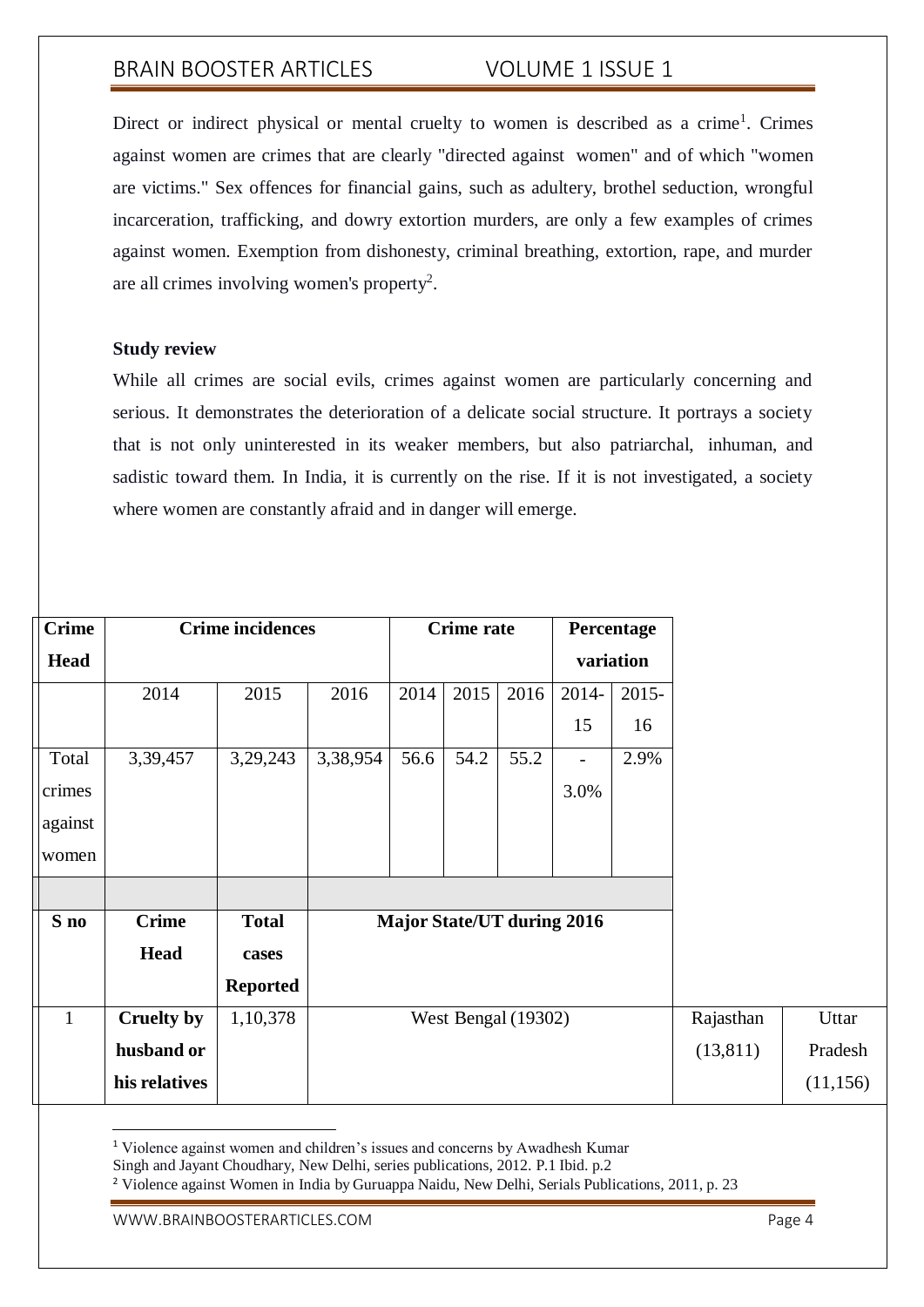|                | <b>BRAIN BOOSTER ARTICLES</b> |        |                        | VOLUME 1 ISSUE 1 |             |              |
|----------------|-------------------------------|--------|------------------------|------------------|-------------|--------------|
| $\overline{2}$ | <b>Assault on</b>             | 84746  | Maharastra (11396)     |                  | Uttar       | Madhya       |
|                | women                         |        |                        |                  | Pradesh     | Pradesh      |
|                | with intent                   |        |                        |                  | (11335)     | (8,717)      |
|                | to outrage                    |        |                        |                  |             |              |
|                | her                           |        |                        |                  |             |              |
|                | modesty                       |        |                        |                  |             |              |
| $\overline{3}$ | Kidnapping                    | 64,519 | Uttar Pradesh (12994)  |                  | Maharashtra | <b>Bihar</b> |
|                | and                           |        |                        |                  | (6,170)     | (5,496)      |
|                | <b>Abduction</b>              |        |                        |                  |             |              |
| $\overline{4}$ | Rape                          | 38,947 | Madhya Pradesh (4,882) |                  | Uttar       | Maharashtra  |
|                |                               |        |                        |                  | Pradesh     | (4,189)      |
|                |                               |        |                        |                  | (4,816)     |              |

**Crime in India 2016 statistics published by Director National Crime Records Bureau**

## **ACCORDING UNITED NATION CRIME AGAINST WOMEN IN 2002-2012**

In the 1993 Declaration on the Elimination of Violence against Women, the United Nations described "violence against women." It encompasses any act of gender bias that has the potential to cause physical, sexual, or psychological harm or distress to women, as well as indications of such actions, coercion, or deprivation of liberty in public or private life. An often-inaccurate culture and obsolete patriarchal governance systems, and ineffective legal justice system, a poor rule of law, and male-centric political and social systems are among the challenges that Indian women face<sup>3</sup>. According to the  $2011$  census, there are 940 females for every 1000 males, which is a significant increase over the 2001 census, when the ratio was 933: 1000. However, India continues to have one of the world's lowest sex ratios, with an estimated 35 million women "missing." The north-western states of Punjab, Rajasthan, and Haryana, for example, have the highest number of women missing at birth. According to research, 12% of this variation is present at birth, rising to 25% during childhood. Domestic abuse, dowry murders, acid attacks, honour killings, rape, abduction, and brutality by husbands and in-laws account for the majority of violence against Indian women. Dowry the tradition of giving the bridegroom's family cash and presents to the groom and his family

<sup>&</sup>lt;sup>3</sup> Violence against Women and Children-Issues and Concerns, By Awadhesh Kumar Singh and Jayanta Choudhury, New Delhi, Serials Publications, 2012, p.1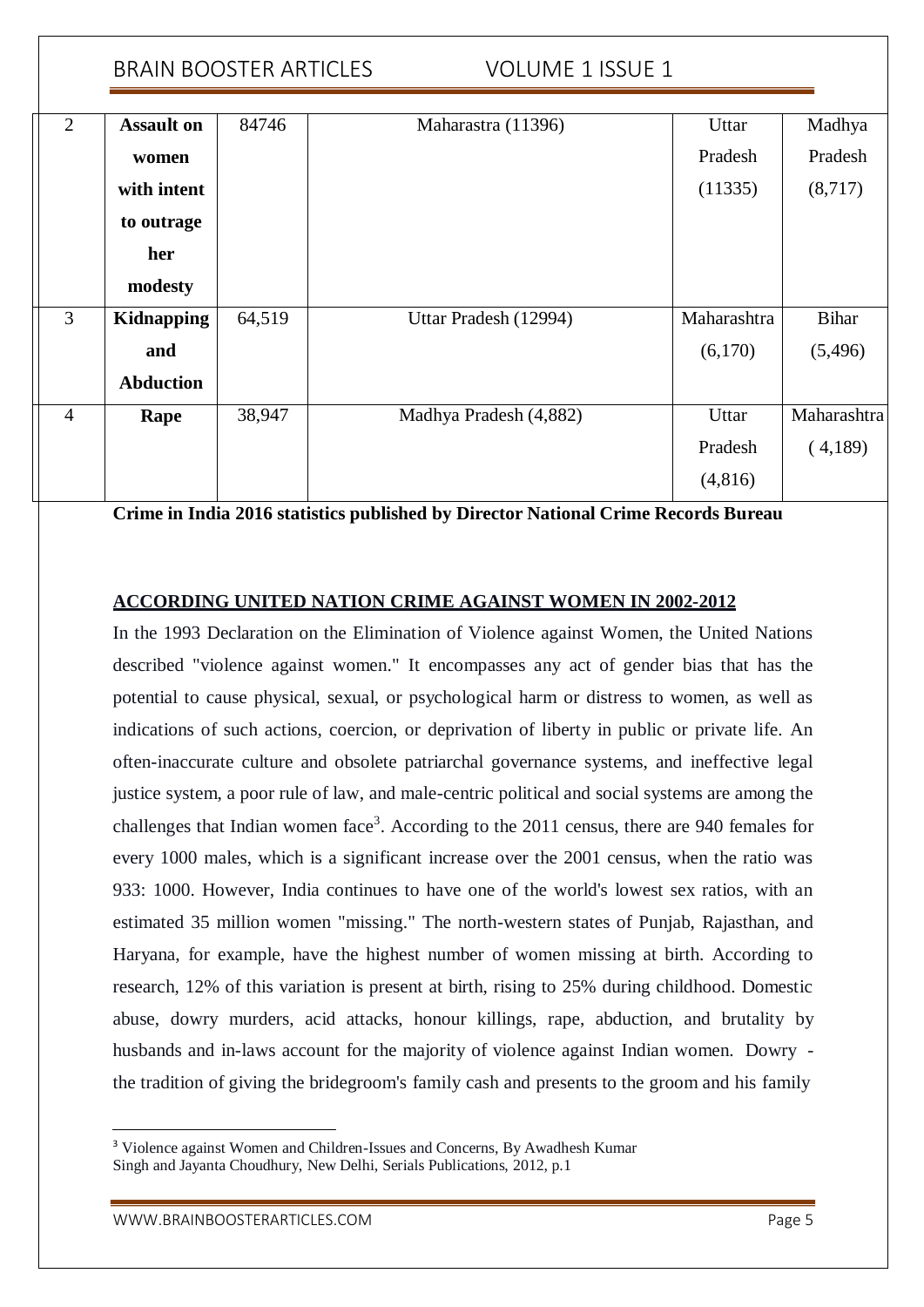- is one of the main challenges. If such expectations were not met, the groom's family would often misbehave with the bride. The Government enacted a cruelty law under Section 498A of the Indian Penal Code, as well as the Protection of Women from Dowry Prohibition Act and the Domestic Violence Act, to protect women from this danger. Dowry killings, or the killing of women by grooms or in-laws due to an unforeseen high dowry presumption, accounted for 3.4 percent of all sex crimes in 2012, according to the National Crime Records Bureau (NCRB). In other words, 22 people were murdered every day in India last year because their family couldn't fulfil the dowry demand.

### Crimes Against Women, 2002 - 2012



Figures in brackets are Total Crimes Against Women Source: National Crime Records Pureau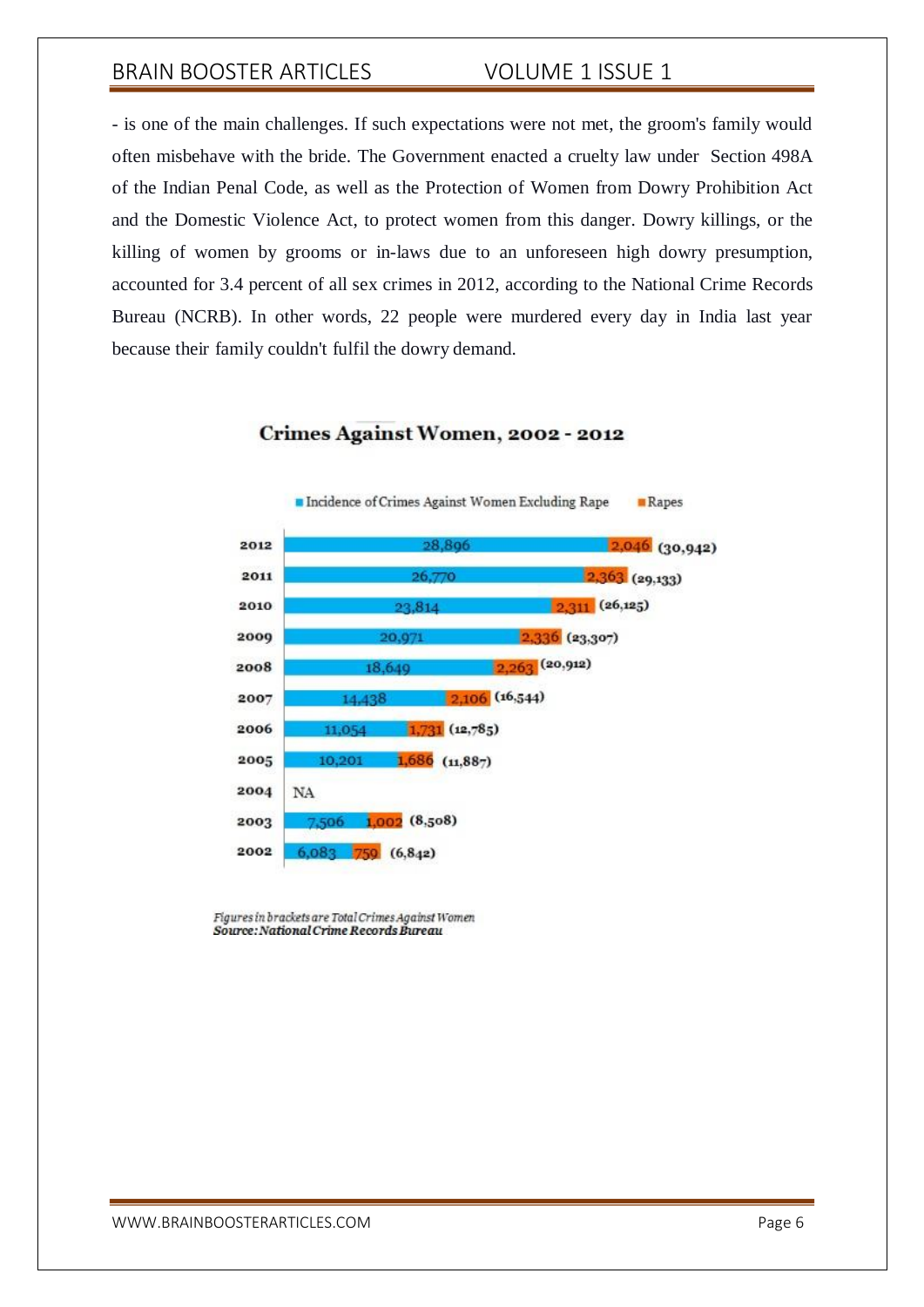# **STATE WISE RISE IN RAPE CASES OVER SEVEN YEARS AND CHANGE IN NUMBER OF RAPE CASES IN 2017 COMPARE TO 2001**

#### State-wise rise in rape cases over seventeen years

Percentage increase in the number of cases reported in 2001 & 2017\*



\*The latest available data from NCRB which was released in October 2019

#### Change in number of rape cases in 2017 compared to 2001

| MADHYA PRADESH         |        | 2,711  |
|------------------------|--------|--------|
| <b>UTTAR PRADESH</b>   |        | 2,288  |
| RAJASTHAN              |        | 2.256  |
| <b>KERALA</b>          |        | 1,441  |
| ODISHA                 |        | 1,280  |
| ASSAM                  |        | 955    |
| CHHATTISGARH           |        | 949    |
| DELHI                  |        | 848    |
| <b>HARYANA</b>         |        | 701    |
| <b>MAHARASHTRA</b>     |        | 631    |
| <b>WEST BENGAL</b>     |        | 375    |
| <b>JHARKHAND</b>       |        | 347    |
| <b>UTTARAKHAND</b>     |        | 300    |
| <b>KARNATAKA</b>       |        | 253    |
| <b>PUNJAB</b>          |        | 201    |
| <b>GUJARAT</b>         |        | 191    |
| JAMMU AND KASHMIR      |        | 127    |
| HIMACHAL PRADESH       |        | 125    |
| ANDHRA PRADESH         |        | 117    |
| MEGHALAYA              |        | 93     |
| GOA                    |        | 64     |
| CHANDIGARH             |        | 47     |
| ARUNACHAL PRADESH      |        | 26     |
| MANIPUR                |        | 20     |
| ANDAMAN AND NICOBAR    |        | 10     |
| SIKKIM                 |        | 9      |
| DAMAN AND DIU          |        | 7      |
| LAKSHADWEEP            |        | O.     |
| <b>PUDUCHERRY</b>      | $-2$   |        |
| DADRA AND NAGAR HAVELI | $-5$   |        |
| NAGALAND               | $-7$   |        |
| TRIPURA                | $-7$   |        |
| MIZORAM                | $-27$  |        |
| TAMIL NADU             |        | $-140$ |
| BIHAR                  | $-283$ |        |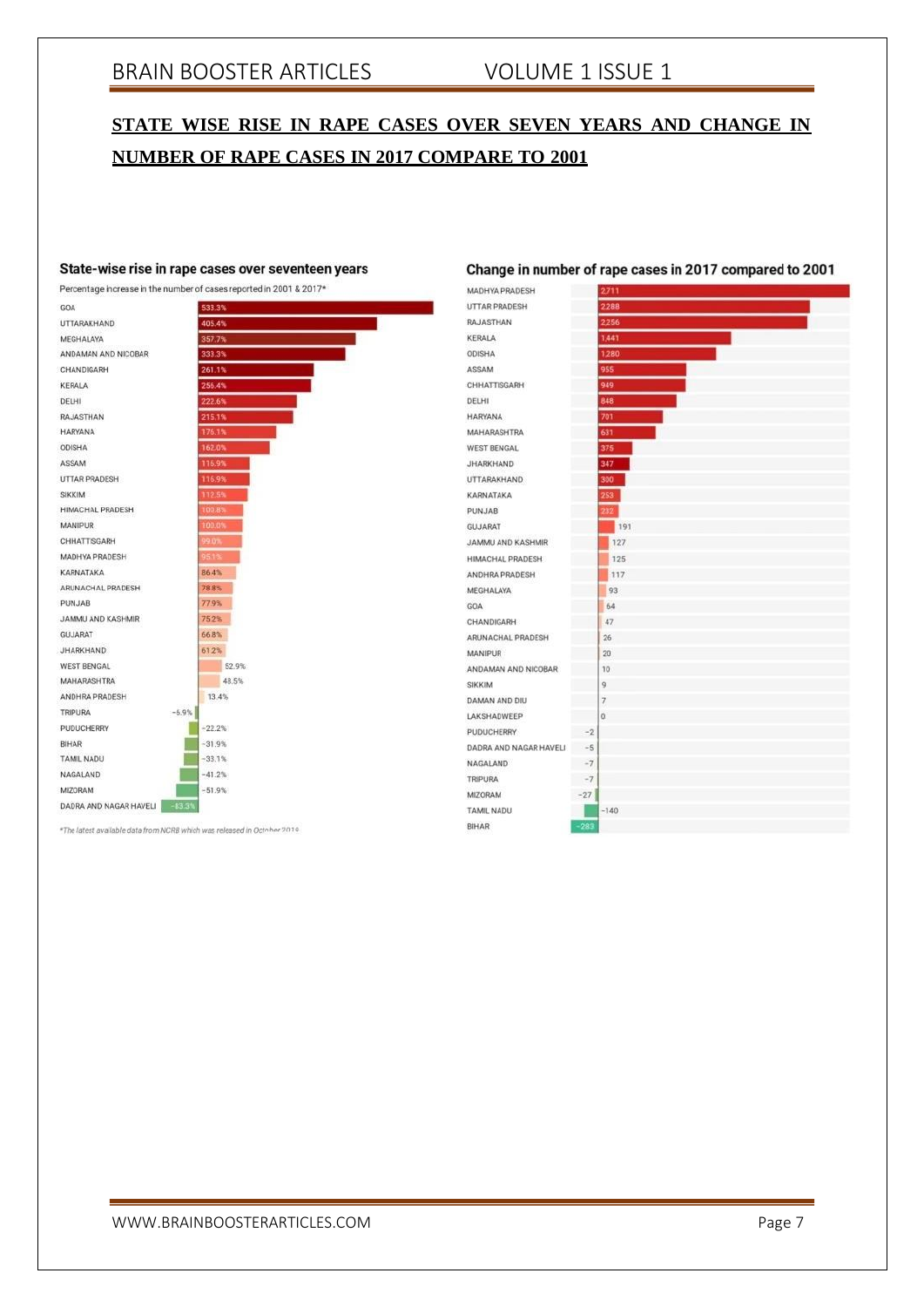### **PROVISIONS FOR WOMEN UNDER IN INDIAN CONSTITUTION**

Gender equality is guaranteed in the Preamble, Fundamental Rights, Fundamental Duties, and Directive Principles of the Indian Constitution. The Indian Constitution not only guarantees women's equality, but also empowers the government to take constructive discrimination steps in their favour, reducing the combined social, educational, and political harms they face. Fair treatment under the law and equality before the law are two examples of fundamental rights. The religion forbids discrimination against people on the basis of race, caste, sex, or place of birth, and guarantees equal job opportunities to all citizens. India has also ratified a number of international treaties and crimes against humanity that ensure that all citizens are treated equally. India has also ratified a number of international treaties and human rights instruments that ensure that all citizens are treated equally. Women are in control. Approval of the Convention against torture of All Forms of Discrimination Against Women in 1993 is one of them.

### **CONSTITUTIONAL PROVISIONS FOR WOMEN ARE AS UNDER<sup>i</sup>**

- 1. Women's equality before the law (Article 14)
- 2. The State is prohibited from discriminating against any person solely on the basis of religion, ethnicity, caste, sex, or place of birth (Article 15 (i))
- 3. Any special provisions in favour of women and children must be made by the state (Article 15 (3)).
- 4. In matters relating to jobs or appointment to any office under the State, all people have the same opportunity (Article 16)
- 5. The State must guide its policy toward ensuring that men and women have equitable access to adequate means of subsistence (Article  $39(a)$ ), as well as equal pay for equal work (Article 39(d)).
- 6. The state must make provisions for just and humane working conditions, as well as maternity leave (Article 42)
- 7. The state should prioritise the educational and economic needs of the poorer parts of the population, as well as protect them from social inequality and exploitation of all forms (Article 46)
- 8. The government's goal is to improve people's nutrition and living standards (Article 47)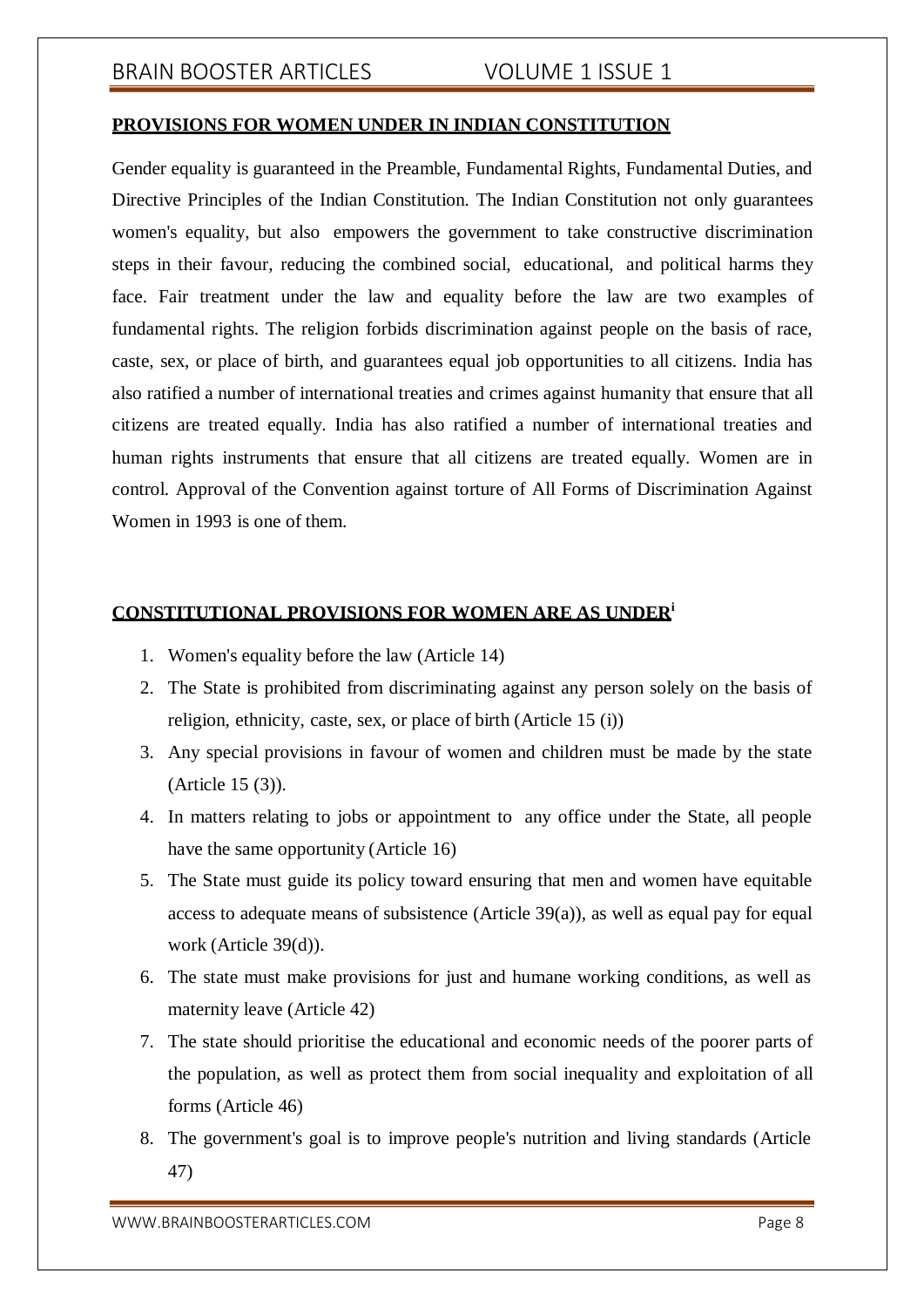# **SEXUAL OFFENCE RELATED TO WOMEN UNDER IN INDIAN PENAL CODE 1860**

The section  $375$  to  $377$ <sup>ii</sup> are deals with sexual offences in IPC. Section  $375$  saythat what is rape and provides punishment for the same. Rape is derived from the Latin term "rapio" meaning "to seize". So, in the literal sense, it is meant to be a forceful seizure. It means "the ravishment of a woman again and again.

### **ESSENTIAL INGREDIENTS**

- 1. There must be "sexual intercourse" between a man and a woman in the manner stated in section 375 from (a) to (d) and under specified circumstances.
- 2. It'll have to be "against her will."
- 3. "Without her permission or consent."
- 4. "Consent gained by the threat of death or bodily harm."
- 5. "Consent is granted under the mistaken belief that a man who knows he is not her husband is her husband."
- 6. "Consent is granted when she is in a state of insanity or intoxication, or while she is unable to comprehend the essence and effects of her consent."
- 7. "With or without permission or consent, when the woman is under the age of eighteen."
- 8. "When she is unable to give permission verbally."

### **Rape victim and accused relationship -2012**

| <b>RAPE VICTIM AND ACCUSED</b><br><b>RELATIONSHIP-2012</b> |              |  |  |  |
|------------------------------------------------------------|--------------|--|--|--|
| <b>NEIGHBOURS</b>                                          | 207 (29.32%) |  |  |  |
| <b>FRIENDS</b>                                             | 200 (28.32%) |  |  |  |
| <b>RELATIVES</b>                                           | 59 (08.35%)  |  |  |  |
| <b>EMPLOYERS/CO-WORKERS</b>                                | 17 (02.41%)  |  |  |  |
| <b>OTHER KNOWN PERSONS</b>                                 | 197 (27,90%) |  |  |  |
| UNKNOWN/STRANGERS                                          | 26 (3.68%)   |  |  |  |
| Source : Delhi Police                                      |              |  |  |  |

[WWW.BRAINBOOSTERARTICLES.COM](http://www.brainboosterarticles.com/) **Page 9**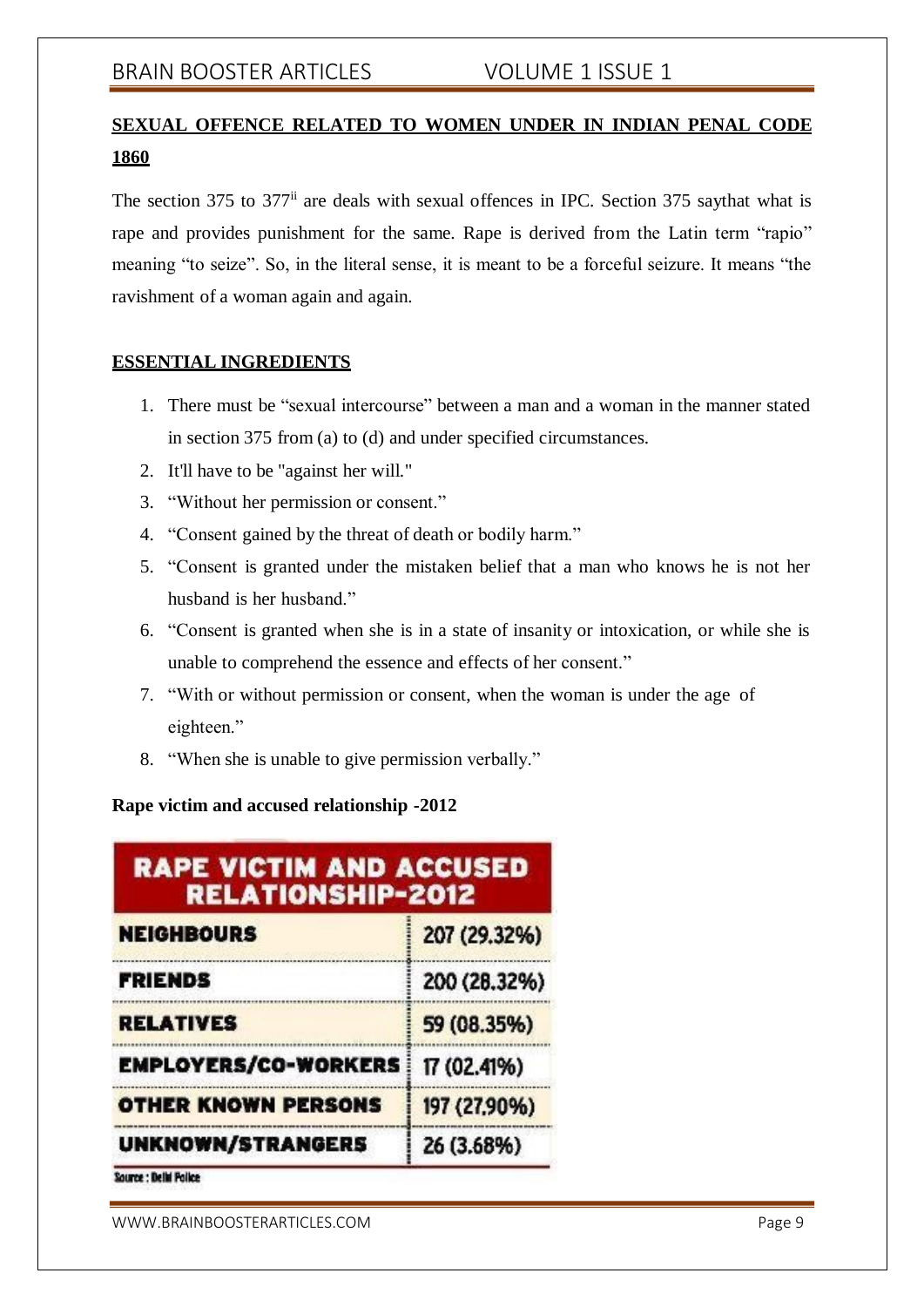### **CASE STUDIES: SEXUAL OFFENCES UNDER INDIAN PENAL CODE**

### **Delhi Gang Rape Case: Nirbhaya**

In 2012, a 19-year-old girl was gang-raped by five people in a private bus while she was heading home late at night. She died as a result of multiple organ failure, extensive injuries to her private parts as well as the rest of her body, and the insertion of a rod into her private parts.

### **Mukesh &Anrs v. State (NCT of Delhi) &Ors<sup>4</sup>**

The high court gave the sentence of death to the accused, and the Supreme Court re-examined the facts and circumstances. Using the victim's dying declarations, the court upheld the death penalty, saying that "where a crime is committed with extreme violence and the collective conscience of the country is shocked, courts must award death penalty<sup>5</sup>."

### **Final Judgement**

In 2012, a 19-year-old girl was gang-raped by five people in a private bus while she was heading home late at night. She died as a result of multiple organ failure, extensive injuries to her private parts as well as the rest of her body, and the insertion of a rod into her private parts. A final Judgement came on 20 March 2020 and the Supreme Court held that four accused executed a death sentence. One accused had already died during the trial.

## **RAPE OF MINOR**

The Indian penal code was amended to include sections 376AB, 376DA, and 376DB, which dealt with rape.

### **Unnao rape case**

In the year 2017, a politician gang-raped and murdered a 17-year-old teen. The matter was taken up by the Supreme Court, and the accused was found guilty and sentenced to life in

<sup>4</sup> Mukesh &Anrs v. State (NCT of Delhi) & Ors (2017) 6 SCC 1,

<sup>5</sup> Mukesh &Anr v. State (NCT of Delhi) & Ors (2017) 6 SCC 1, para 511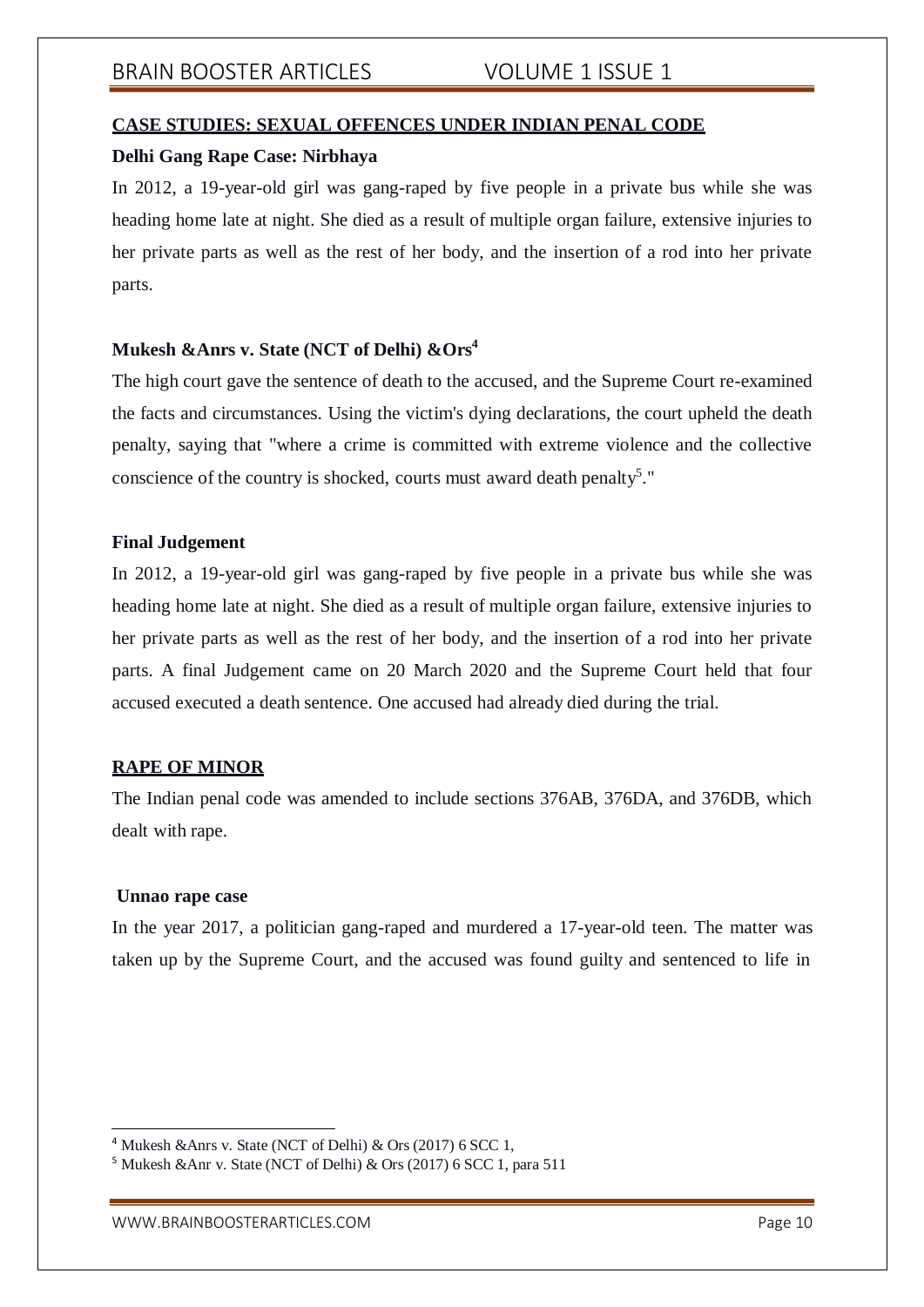prison and a fine of Rs. 25 lakhs<sup>6</sup>, However, after the verdict, the rape victim was murdered by five men<sup>7</sup> who stabbed her and set her on fire.

### **Kathua rape case**

A rape case involving an 8-year-old minor was recorded in Kathua, J&K, where she was abducted, abused, and murdered. The year is 2018. A body was discovered in such a state that she had been gang-raped and murdered. The "Protection of Children from Sexual Offenses Act (POCSO)" was amended, and harsh penalties were enforced."<sup>8</sup> *.* Three accused were found guilty of rape and sentenced to life in prison plus a one-lakh fine, while the other three were found guilty of destroying evidence and sentenced to five years in imprisonment<sup>9</sup>.

### **CAUSES OF SEXUAL OFFENCES**

- 1. Mental Illness
- 2. Lack of sexual education
- 3. Watching adult video and content (Pornography)
- 4. Society (Early Childhood Environment)
- 5. Ill-literacy
- 6. Physical and Social Environment
- 7. Addition(alcohol)

## **SUGGESTIONS**

1. There is a need to enhance women's images in culture, which have been shaped by mythology and social customs for decades. Women should be treated as people with the same rights as men.

<sup>6</sup> Aamir Khan, 'MLA Kuldeep Sengar held guilty of Unnao minor's rape' *The Times of India* (02 January 2021) https://timesofindia.indiatimes.com/india/unnao-rape-case-expelled-bjp-mla-kuldeep-sengarconvicted/articleshow/72750747.cms

<sup>7</sup> Kumar Kunal, 'Unnao rape victim, set on fire a year after being brutalised, dies' *The Hindu* (New Delhi, 02 January 2021)

https:/[/www.indiatoday.in/india/story/unnao-rape-victim-set-on-fire-a-year-after-being-brutalised-dies-1626035-](http://www.indiatoday.in/india/story/unnao-rape-victim-set-on-fire-a-year-after-being-brutalised-dies-1626035-) 2019-12-07

<sup>8</sup> Criminal Law (Amendment) Act 2018 (Act No 22 of 2018)

<sup>9</sup> Express Web Desk, 'Kathua rape case verdict HIGHLIGHTS: Three main accused sentenced to life imprisonment, a 5-year jail term for others' *The Indian EXPRESS* (New Delhi, 02 January 2021) https://indianexpress.com/article/india/kathua-rape-murder-case-verdict-live-updates-5772581/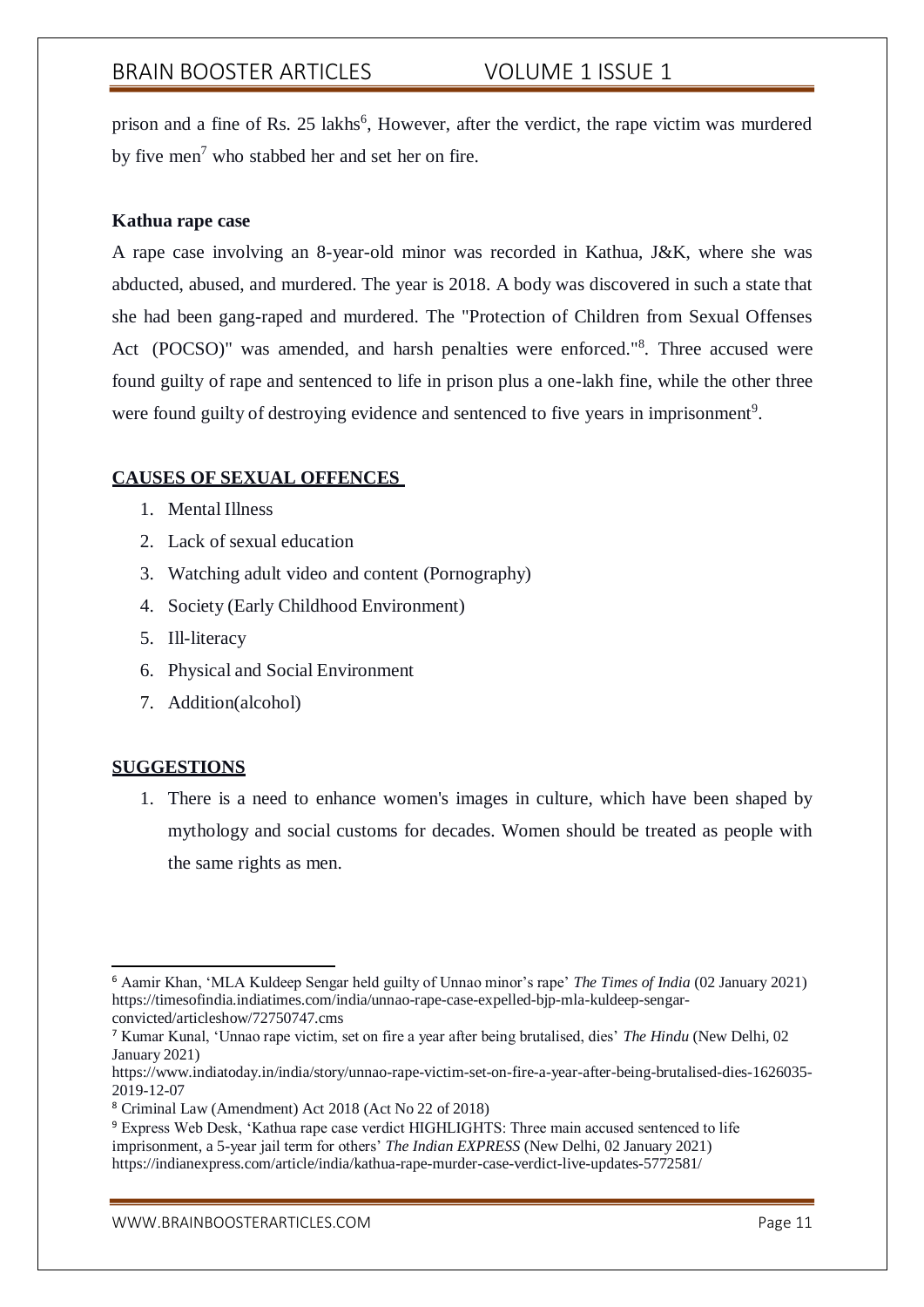- 2. There is legislation in every country to eliminate sexual offences against women; what they lack is proper enforcement. There are several reasons for their lack of compliance.
- 3. At regular intervals, substantive dialogue between the police, lawyers, judges, legislators, and members of women's organisations should take place.
- 4. Investigations into sexual offences such as rape, sexual harassment, eve, and other similar crimes should be launched as soon as possible after proof is obtained so that the facts can be ascertained and the suspect has little time to escape or fabricate evidence in his favour. Criminals who want to stop arresting offenders against whom there is actual evidence should face severe consequences.
- 5. Current laws should be amended as needed to make them more straightforward and understandable.
- 6. Due to the extremely large number of pending gender-related cases, it has been determined that some of the current regular courts should be assigned to prosecute all cases of crimes against women.
- 7. The media must be showing the correct and true fact of the case.
- 8. Training Programmes.
- 9. Community-Based Programmes.

### **CONCLUSION**

Violence against women, in all of its manifestations, is a breach of human rights, in the majority of cases depriving women of their basic freedoms. This is a significant impediment to gender equality. A culture of silence conceals violence against women. Uneven power relations between men and women, which encourage violence and make it acceptable, cultural and social norms, economic dependency, poverty, and alcohol consumption, to name a few causes and factors, are all factors that contribute to violence against women. It is critical to end the silence and ensure that violence against women is predominantly a political, legal, economic, and cultural problem that affects both men and women. Although men make up the bulk of victims of violence against women, they also play a critical role in detecting and controlling it. Fathers, husbands, brothers, and sons, as well as men and young people, should be part of the solution and therefore active in eliminating violence against women. If men believe they have a stake in this, they should work to improve other men's